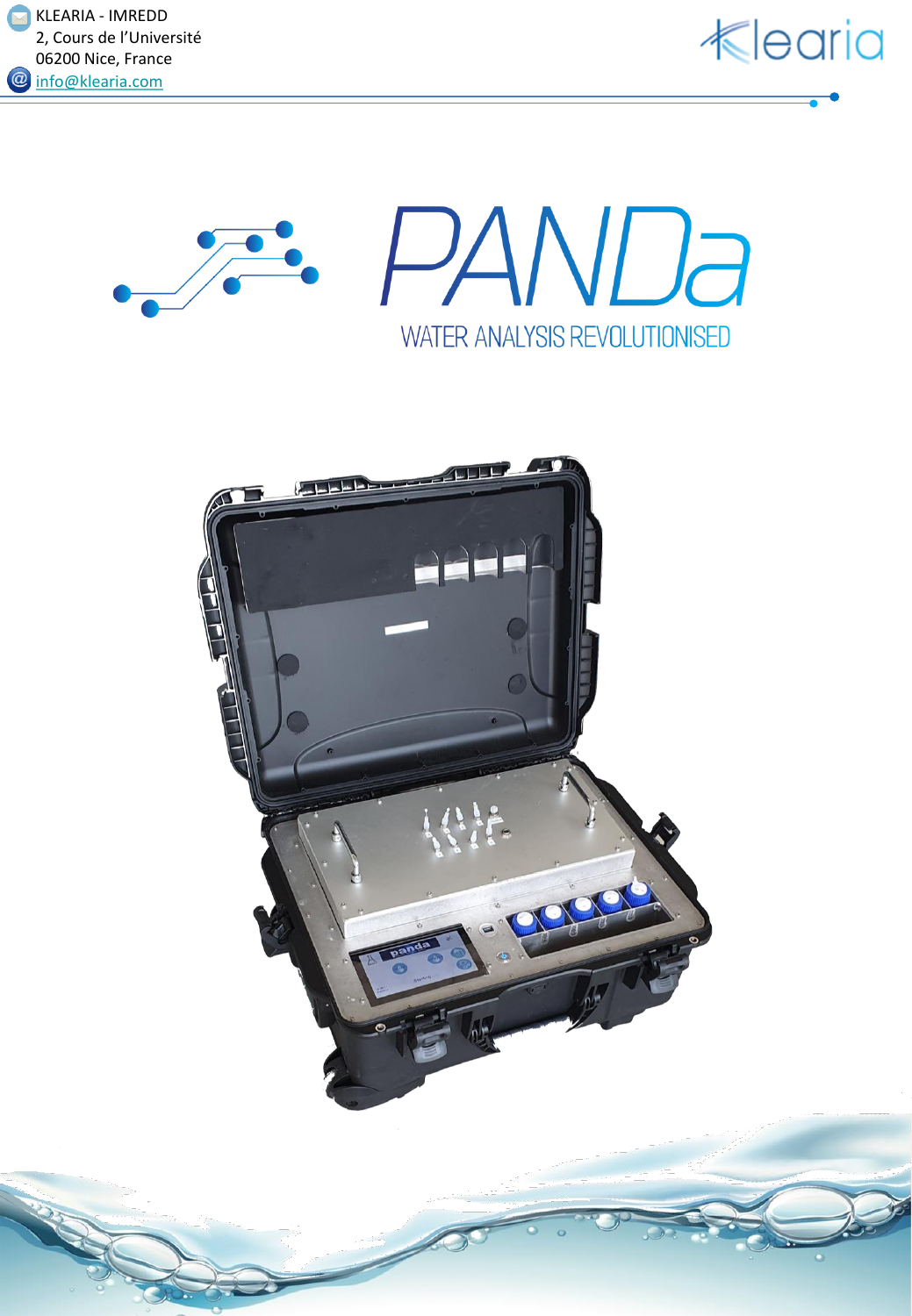

## **PANDa: smart and sustanaible monitoring for micropollutants**



## **Cutting edge innovation: "Lab-on-a-Chip" technology**

**Expert in microtechnology Klearia has developed a cutting edge and patented technology for in situ monitoring of micropollutants in water. Benefit from the best solution for analysis: brings the instrument where you need instead of bringing the sample to the lab.**





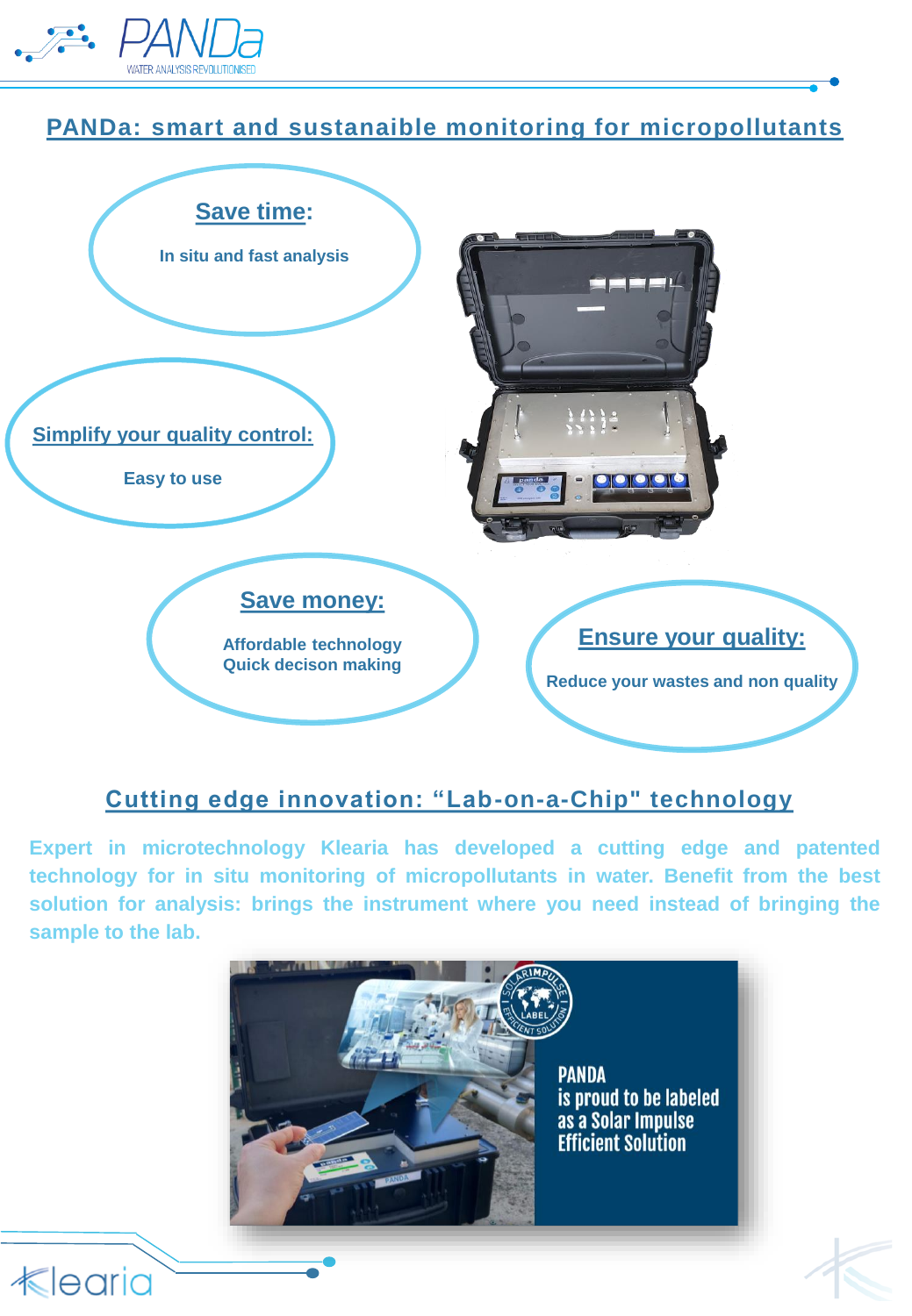

## **Advantages**



### **Selective and sensitive:**

- **From 1 µg/l : Similar to ICP-MS quantification with real samples**

## **User friendly:**

- **All in one cartridge (No chemical compound to deal with)**
- **Cleaning and calibration automated**
- **Portable: 5 minutes to prepare analysis.**
- **No technical manipulation: fully automated analysis procedure**
- **In line (fully automated with 4G communication)**



#### **Cost effective:**

- **Small investment compared to ICPMS**
- **Consummables: pay for analysis, no indirect costs**

#### **Timely:**

- **Result in ~150 mins for few ppb concentrations**

## **Proof of Performance**

| <b>Arsenic analysis in water</b>        |               | PANDa (µg/l) | <b>ICPMS</b><br>conventional lab (µg/l) |
|-----------------------------------------|---------------|--------------|-----------------------------------------|
| <b>Contaminated site</b><br>(Anonymous) | Site 1        | 19.1         | 20.3                                    |
|                                         | <b>Site 2</b> | 82.5         | 85.4                                    |
|                                         | Site 3        | 27           | 28.1                                    |
| <b>Bottled water</b><br>(Anonymous)     | <b>Sample</b> | 2.7          | 2.2                                     |
|                                         | Sample 2      | 39.6         | 46.34                                   |
|                                         | Sample 3      | 35.2         | 36.02                                   |
|                                         | Sample 4      | 5.9          | 5.71                                    |
|                                         | Sample 5      | 2.9          | 1.76                                    |

## **Intuitive user interface**